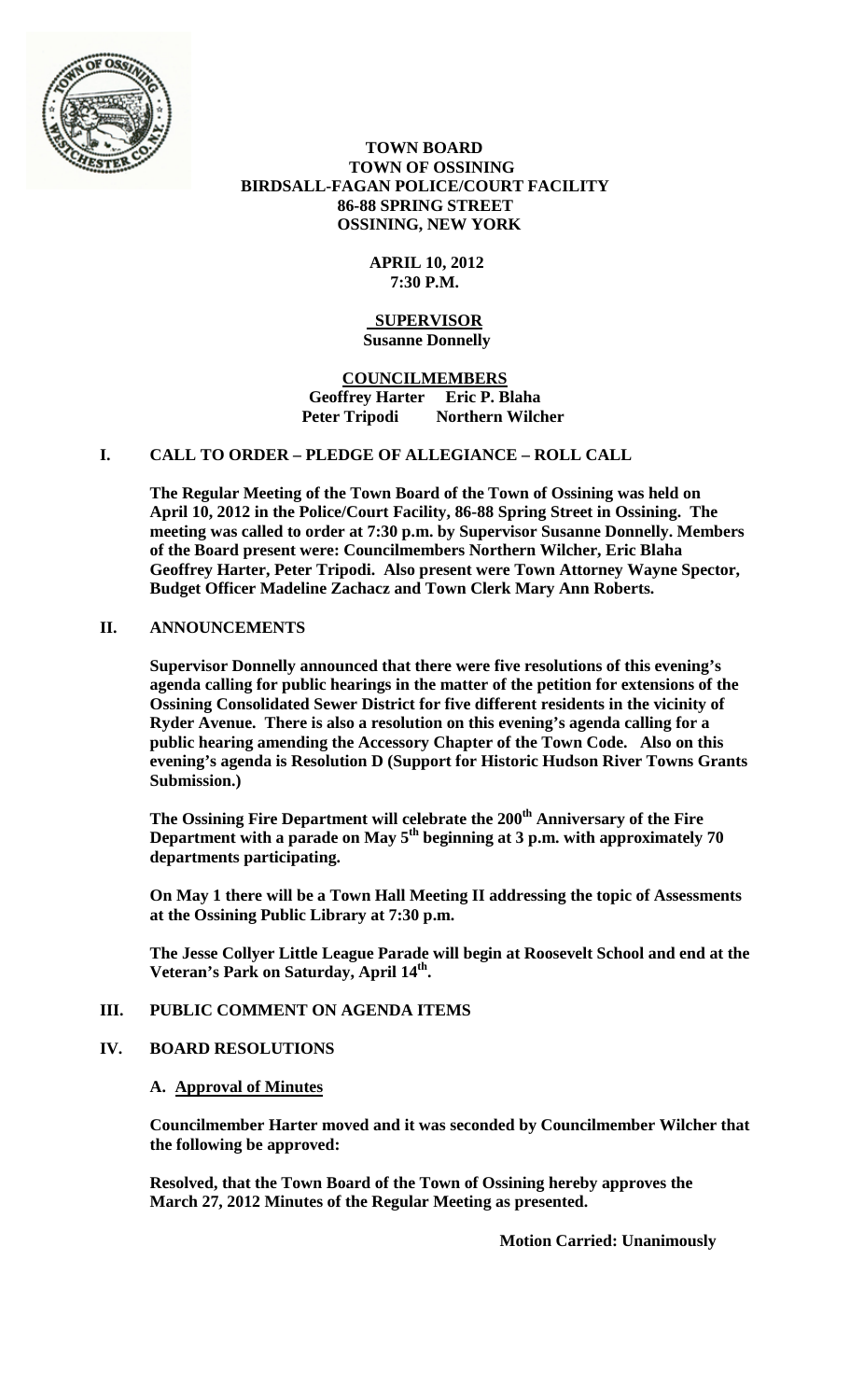# **B. Approval of Minutes-Special Meeting**

**Councilmember Wilcher moved and it was seconded by Councilmember Blaha that the following be approved:**

**Resolved, that the Town Board of the Town of Ossining hereby approves the April 3, 2012 Minutes of the Special Meeting as presented.**

## **Motion Carried: Unanimously**

## **C. Approval of Voucher Detail Report**

**Councilmember Wilcher moved and it was seconded by Councilmember Blaha that the following be approved:**

**Resolved, that the Town Board of the Town of Ossining hereby approves the Voucher Detail Report dated April 10, 2012 in the amount of \$8,438.85 for 2011 and \$261,670.10 for 2012, for a total of \$270,108.95.**

> **Vote: 4-0-1 Voting Aye: Wilcher, Harter, Blaha & Donnelly Voting Nay: Tripodi**

## **D. Support for Historic Hudson River Towns Grants Submission**

**Councilmember Harter moved and it was seconded by Councilmember Wilcher that the following be approved:**

**Whereas, the Town of Ossining hereby acknowledges and supports the Historic Hudson River Town's grant submission to the Greenway Compact Grant Program for partial funding for a project entitled "HudsonRiver.com: Online Regional Itinerary Building"; and,**

**Whereas, the Historic Hudson River Towns has historically operated on an intermunicipal level to assist and promote a member municipality's tourism and economic development activities; and**

**Whereas, the grant application for implementation projects require that at least 50% of the member municipalities that benefit from the grant are Greenway Compact Communities; now**

**Therefore be it resolved, that the Town Board of the Town of Ossining does hereby approve of the Historic Hudson River Towns grant application under the Greenway Compact Grant Program for the aforementioned project.**

**Motion Carried: Unanimously**

## **E. Finance- Budget Modification**

**Councilmember Wilcher moved and it was seconded by Councilmember Tripodi that the following be approved:**

**Resolved, that the Town Board of the Town of Ossining hereby makes the following budget adjustments to the 2011 adopted budget:**

| Account<br>Number        | Description      | Amount   | Amount   | Account Number | <b>Description</b>   |
|--------------------------|------------------|----------|----------|----------------|----------------------|
| <b>Employee Benefits</b> |                  |          |          |                |                      |
| 010.9010.0817            | Hospital/Med Ins | 14081.79 | 14081.79 | 010.0010.2702  | Reimbursement MEDC D |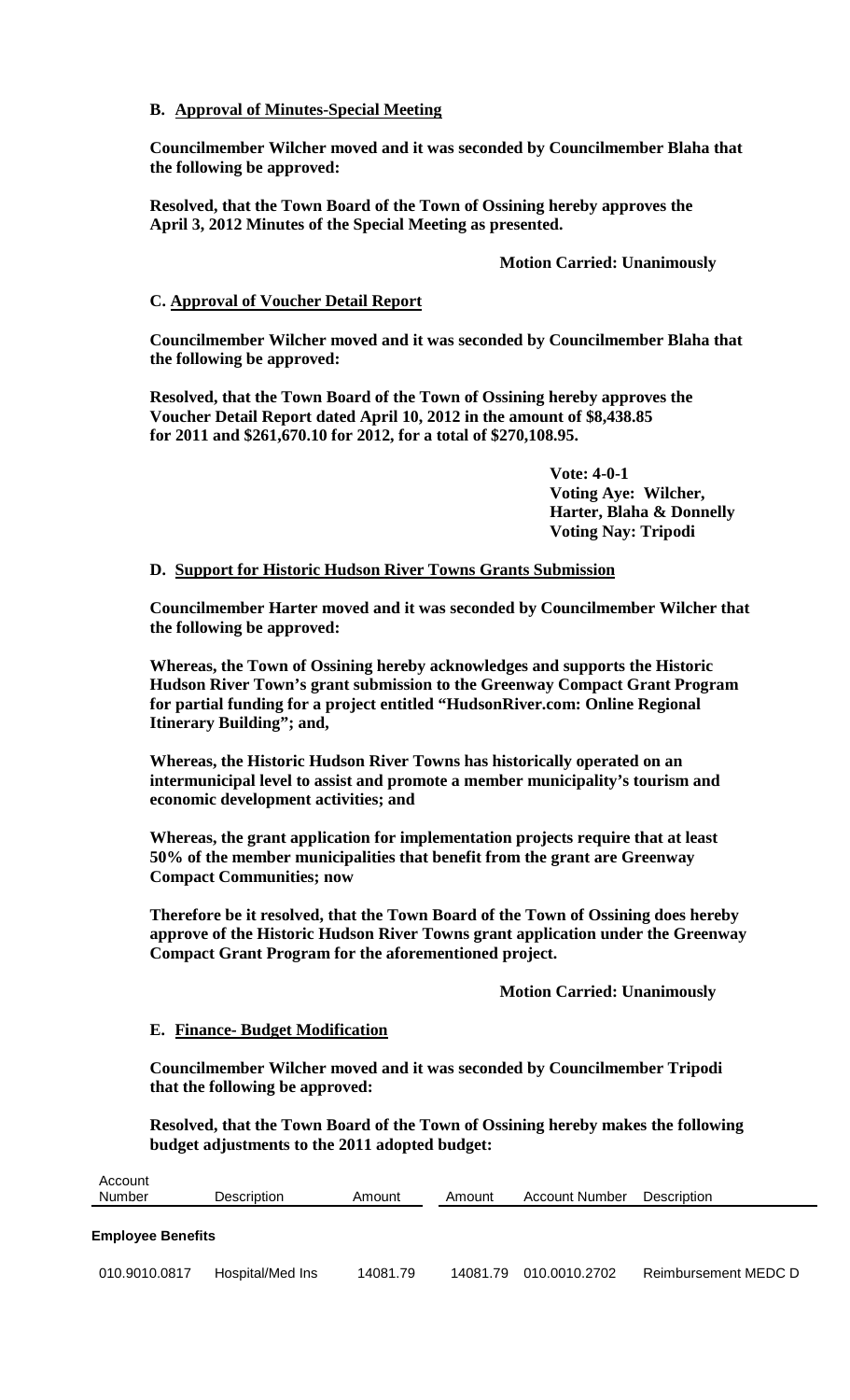| 020.9010.0817 | Hospital/Med Ins | 6690.67 | 6690.67 020.0020.2702 | Reimbursement MEDC D |
|---------------|------------------|---------|-----------------------|----------------------|
|               |                  |         |                       |                      |

| 031.9010.0817 | Hospital/Med Ins | 5767.02 |  | 5767.02  031.0031.2702 | <b>Reimbursement MEDC D</b> |
|---------------|------------------|---------|--|------------------------|-----------------------------|
|---------------|------------------|---------|--|------------------------|-----------------------------|

**Total: \$26,539.48 \$26,539.48**

**Motion Carried: Unanimously**

# **F. Finance- Budget Modification**

**Councilmember Blaha moved and it was seconded by Councilmember Wilcher that the following be approved:**

**Resolved, that the Town Board of the Town of Ossining hereby makes the following budget adjustments to the 2011 adopted budget:**

| <b>Account Number Description</b> |                               | Amount        | Amount   | <b>Account Number</b> | Description     |
|-----------------------------------|-------------------------------|---------------|----------|-----------------------|-----------------|
| <b>Sustainability Initiatives</b> |                               |               |          |                       |                 |
| 010.1620.0442                     | Sustainability<br>Initiatives | 492.00        |          | 492.00 001.1620.0401  | <b>Supplies</b> |
|                                   |                               | <b>Total:</b> | \$492.00 | \$492.00              |                 |

**Motion Carried: Unanimously**

**G. Calling for a Public Hearing on amending the Accessory Apartment Chapter of the Town Code** 

**Councilmember Wilcher moved and it was seconded by Councilmember Harter that the following be approved:**

**Resolved, that the Town Board of the Town of Ossining hereby calls for a Public Hearing to be held on Tuesday, April 24th, 2012 at 7:30p.m. at the Police/Court facility, 86-88 Spring Street in Ossining, in the matter of proposed amendments to Chapter 50 of the Town Code, entitled "Accessory Dwelling Units in Single Family Homes."**

**Motion Carried: Unanimously**

**H. Order Calling a Public Hearing in the matter of the Petition for Extension of the Ossining Consolidated Sewer District – Salvatore Carrera**

**Councilmember Wilcher moved and it was seconded by Councilmember Blaha that the following be approved:**

**Whereas, a written petition, dated March 30th, 2012, in due form and containing the required signature, has been presented by Salvatore Carrera to the Town Board of the Town of Ossining, Westchester County, New York, for the extension of the Ossining Consolidated Sewer District in said Town; and** 

**Whereas, the boundaries of the proposed Sewer District Extension are described as follows:** 

**"Beginning at a point formed by the northerly terminus of the herein described parcel with the southerly side of Ryder Avenue, also being the northeasterly corner of Lot 522 as shown on a map entitled "Map of Briarcliff Hills, Section 1-8 dated December 16, 1929 and filed in Westchester County Clerk's Office (Division of Land Records) on January 17, 1930 as Map No. 3557; running thence from said point of beginning along the southerly side of Ryder Avenue, S 44 degrees 35' 40" E**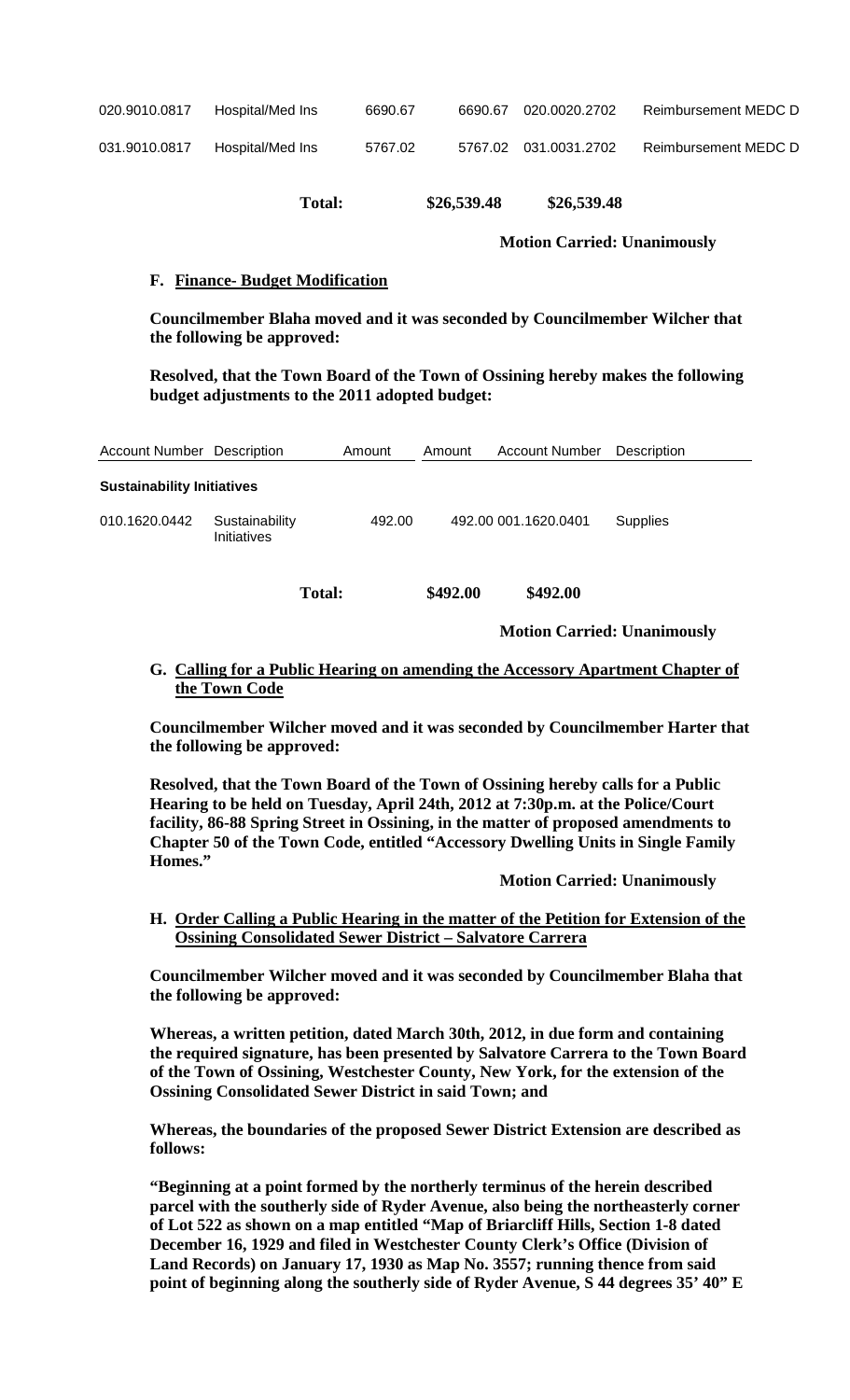**27.71 feet. Thence along the centerline of Pine Street, S 70 degrees 57' 10" W 212.29 feet, and S 49 degrees 12' 10" W 150.61feet to a point on the extension of the northerly side of Park Lane (Not Developed). Thence along the extension of the northerly side of Park Lane (Not Developed), N 45 degrees 03' 20" E 25.07 feet to the southeasterly corner of Lot 535 as show on aforesaid Map No. 3557. Thence along the easterly side of Lots 535 through 522, N 49 degrees 12' 10" E 157.27 feet and N 70 degrees 57' 10" E 205.14 feet to a point on the northerly terminus of the herein described portion of Pine Street Right of Way (Not Developed) as shown on the aforesaid filed Map No. 3557, the point and place of beginning.** 

**Said premises known as 14 Ryder Avenue, Briarcliff Manor, New York, and also known as Section 90.15, Block 1, Lot 26 on the Tax Map of the Town of Ossining," and** 

**Whereas, the improvements proposed for said Sewer District Extension consist of the construction and installation of a sewer system, including sewer main, manhole and other improvements incidental thereto, all as more described in the map and plan accompanying the aforesaid petition, which map and plan are on file in the Town Clerk's Office of said Town for public inspection during regular business hours; and**

**Whereas, the cost of establishing such Sewer District Extension shall be borne entirely by the Petitioner; and** 

**Whereas, it is now desired to call a Public Hearing to consider the Petition for the proposed establishment of said Sewer District Extension pursuant to Section 193 of the Town Law, as well as for purposes of determining the environmental impact of said action;** 

**Now Therefore be it Ordered, by the Town Board of the Town of Ossining, Westchester County, New York, as follows:** 

**Section 1: A meeting of the Town Board of the Town of Ossining, Westchester County, New York, shall be held at the Police/Court Facility, 86-88 Spring Street, In Ossining, New York, on the 24th day of April 2012, at 7:35p.m., for the purpose of conducting a public hearing to consider the aforementioned Petition and to hear all persons interested in the subject thereof concerning the same.** 

**Section 2: The Town Clerk is hereby authorized and directed to cause a certified copy of this Order to be published in the Journal News and posted in the manner provided by law.** 

**Section 3: This Order shall take effect immediately.**

#### **Motion Carried: Unanimously**

## **I. Order Calling a Public Hearing in the matter of the Petition for Extension of the Ossining Consolidated Sewer District-Peter Rodriguez**

**Councilmember Harter moved and it was seconded by Councilmember Wilcher that the following be approved:**

**Whereas, a written petition, dated April 4th, 2012, in due form and containing the required signature, has been presented by Peter Rodriguez to the Town Board of the Town of Ossining, Westchester County, New York, for the extension of the Ossining Consolidated Sewer District in said Town; and** 

**Whereas, the boundaries of the proposed Sewer District Extension are described as follows:** 

**"Beginning at a point formed by the northerly terminus of the herein described parcel with the southerly side of Ryder Avenue, also being the northeasterly corner**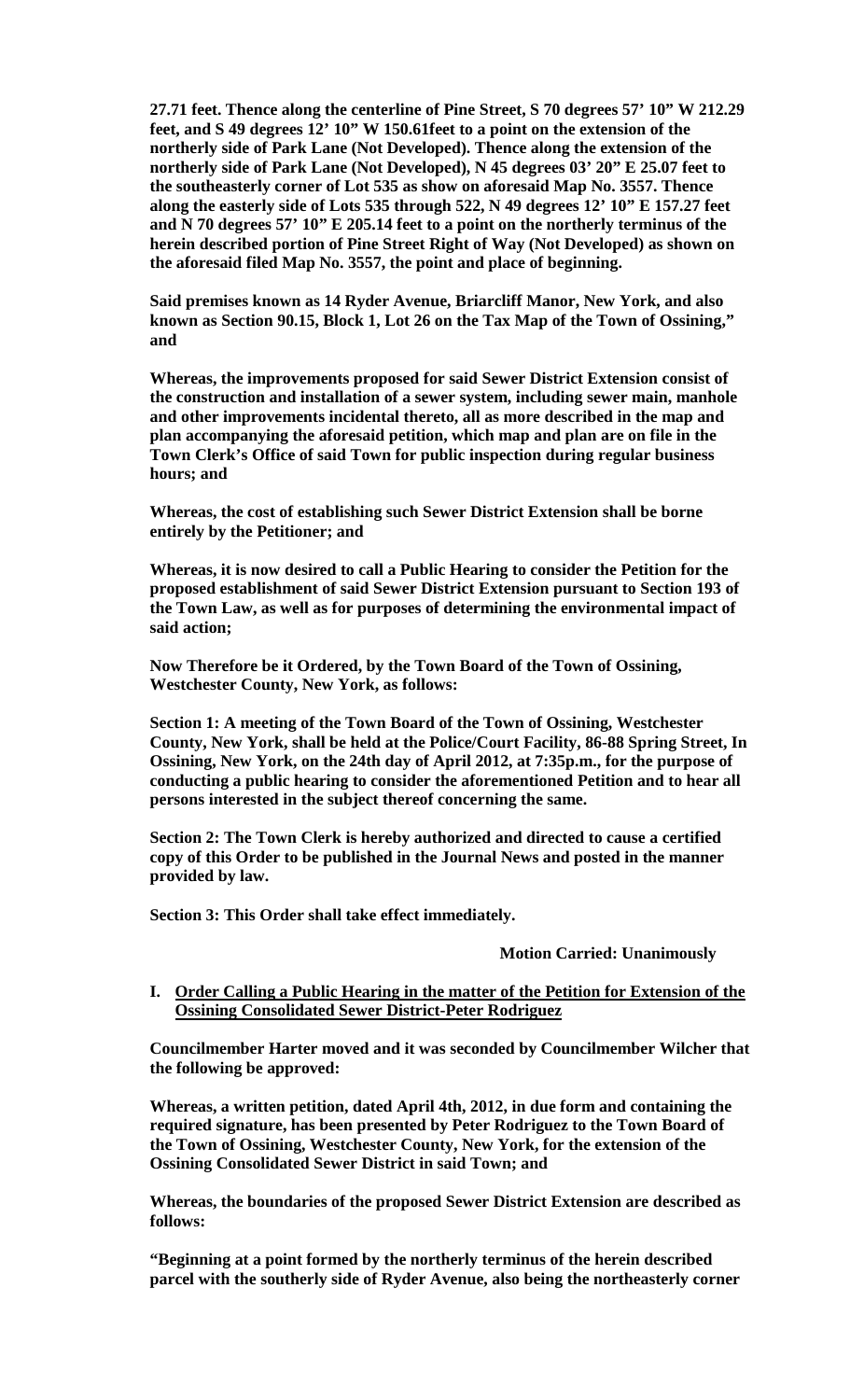**of Lot 522 as shown on a map entitled "Map of Briarcliff Hills, Section 1-8 dated December 16, 1929 and filed in Westchester County Clerk's Office (Division of Land Records) on January 17, 1930 as Map No. 3557; running thence from said point of beginning along the southerly side of Ryder Avenue, S 44 degrees 35' 40" E 27.71 feet. Thence along the centerline of Pine Street, S 70 degrees 57' 10" W 212.29 feet, and S 49 degrees 12' 10" W 150.61feet to a point on the extension of the northerly side of Park Lane (Not Developed). Thence along the extension of the northerly side of Park Lane (Not Developed), N 45 degrees 03' 20" E 25.07 feet to the southeasterly corner of Lot 535 as show on aforesaid Map No. 3557. Thence along the easterly side of Lots 535 through 522, N 49 degrees 12' 10" E 157.27 feet and N 70 degrees 57' 10" E 205.14 feet to a point on the northerly terminus of the herein described portion of Pine Street Right of Way (Not Developed) as shown on the aforesaid filed Map No. 3557, the point and place of beginning.** 

**Said premises known as 69 Morningside Drive, Ossining, New York, and also known as Section 90.15, Block 1, Lot 5 on the Tax Map of the Town of Ossining," and** 

**Whereas, the improvements proposed for said Sewer District Extension consist of the construction and installation of a sewer system, including sewer main, manhole and other improvements incidental thereto, all as more described in the map and plan accompanying the aforesaid petition, which map and plan are on file in the Town Clerk's Office of said Town for public inspection during regular business hours; and**

**Whereas, the cost of establishing such Sewer District Extension shall be borne entirely by the Petitioner; and** 

**Whereas, it is now desired to call a Public Hearing to consider the Petition for the proposed establishment of said Sewer District Extension pursuant to Section 193 of the Town Law, as well as for purposes of determining the environmental impact of said action;** 

**Now Therefore be it Ordered, by the Town Board of the Town of Ossining, Westchester County, New York, as follows:** 

**Section 1: A meeting of the Town Board of the Town of Ossining, Westchester County, New York, shall be held at the Police/Court Facility, 86-88 Spring Street, In Ossining, New York, on the 24th day of April 2012, at 7:40 p.m., for the purpose of conducting a public hearing to consider the aforementioned Petition and to hear all persons interested in the subject thereof concerning the same.** 

**Section 2: The Town Clerk is hereby authorized and directed to cause a certified copy of this Order to be published in the Journal News and posted in the manner provided by law.** 

**Section 3: This Order shall take effect immediately.**

#### **Motion Carried: Unanimously**

**J. Order Calling a Public Hearing in the matter of the Petition for Extension of the Ossining Consolidated Sewer District – Kenneth Godfrey**

**Councilmember Wilcher moved and it was seconded by Councilmember Blaha that the following be approved:**

**Whereas, a written petition, dated April 9th, 2012, in due form and containing the required signature, has been presented by Kenneth Godfrey to the Town Board of the Town of Ossining, Westchester County, New York, for the extension of the Ossining Consolidated Sewer District in said Town; and**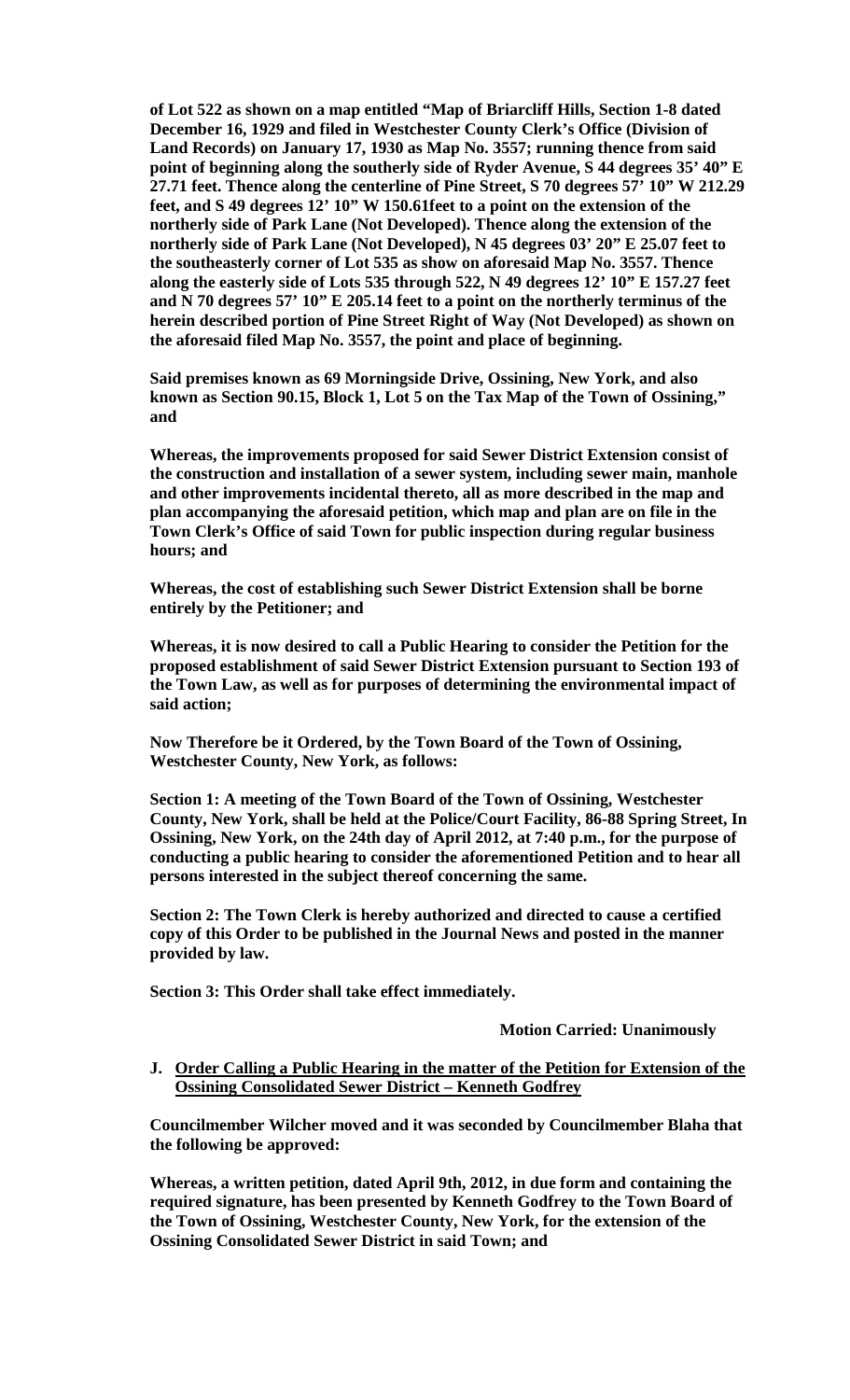**Whereas, the boundaries of the proposed Sewer District Extension are described as follows:** 

**"Beginning at a point formed by the northerly terminus of the herein described parcel with the southerly side of Ryder Avenue, also being the northeasterly corner of Lot 522 as shown on a map entitled "Map of Briarcliff Hills, Section 1-8 dated December 16, 1929 and filed in Westchester County Clerk's Office (Division of Land Records) on January 17, 1930 as Map No. 3557; running thence from said point of beginning along the southerly side of Ryder Avenue, S 44 degrees 35' 40" E 27.71 feet. Thence along the centerline of Pine Street, S 70 degrees 57' 10" W 212.29 feet, and S 49 degrees 12' 10" W 150.61feet to a point on the extension of the northerly side of Park Lane (Not Developed). Thence along the extension of the northerly side of Park Lane (Not Developed), N 45 degrees 03' 20" E 25.07 feet to the southeasterly corner of Lot 535 as show on aforesaid Map No. 3557. Thence along the easterly side of Lots 535 through 522, N 49 degrees 12' 10" E 157.27 feet and N 70 degrees 57' 10" E 205.14 feet to a point on the northerly terminus of the herein described portion of Pine Street Right of Way (Not Developed) as shown on the aforesaid filed Map No. 3557, the point and place of beginning.** 

**Said premises known as 7 Ridgeview Drive, Ossining, New York, and also known as Section 90.18, Block 2, Lot 97 on the Tax Map of the Town of Ossining," and** 

**Whereas, the improvements proposed for said Sewer District Extension consist of the construction and installation of a sewer system, including sewer main, manhole and other improvements incidental thereto, all as more described in the map and plan accompanying the aforesaid petition, which map and plan are on file in the Town Clerk's Office of said Town for public inspection during regular business hours; and**

**Whereas, the cost of establishing such Sewer District Extension shall be borne entirely by the Petitioner; and** 

**Whereas, it is now desired to call a Public Hearing to consider the Petition for the proposed establishment of said Sewer District Extension pursuant to Section 193 of the Town Law, as well as for purposes of determining the environmental impact of said action;** 

**Now Therefore be it Ordered, by the Town Board of the Town of Ossining, Westchester County, New York, as follows:** 

**Section 1: A meeting of the Town Board of the Town of Ossining, Westchester County, New York, shall be held at the Police/Court Facility, 86-88 Spring Street, In Ossining, New York, on the 24th day of April 2012, at 7:45 p.m., for the purpose of conducting a public hearing to consider the aforementioned Petition and to hear all persons interested in the subject thereof concerning the same.** 

**Section 2: The Town Clerk is hereby authorized and directed to cause a certified copy of this Order to be published in the Journal News and posted in the manner provided by law.** 

**Section 3: This Order shall take effect immediately.**

**Motion Carried: Unanimously**

**K. Order Calling a Public Hearing in the matter of the Petition for Extension of the Ossining Consolidated Sewer District-Stephen Indorf**

**Councilmember Blaha moved and it was seconded by Councilmember Wilcher that the following be approved:**

**Whereas, a written petition, dated April 9th, 2012, in due form and containing the required signature, has been presented by Stephen E. Indorf to the Town Board of**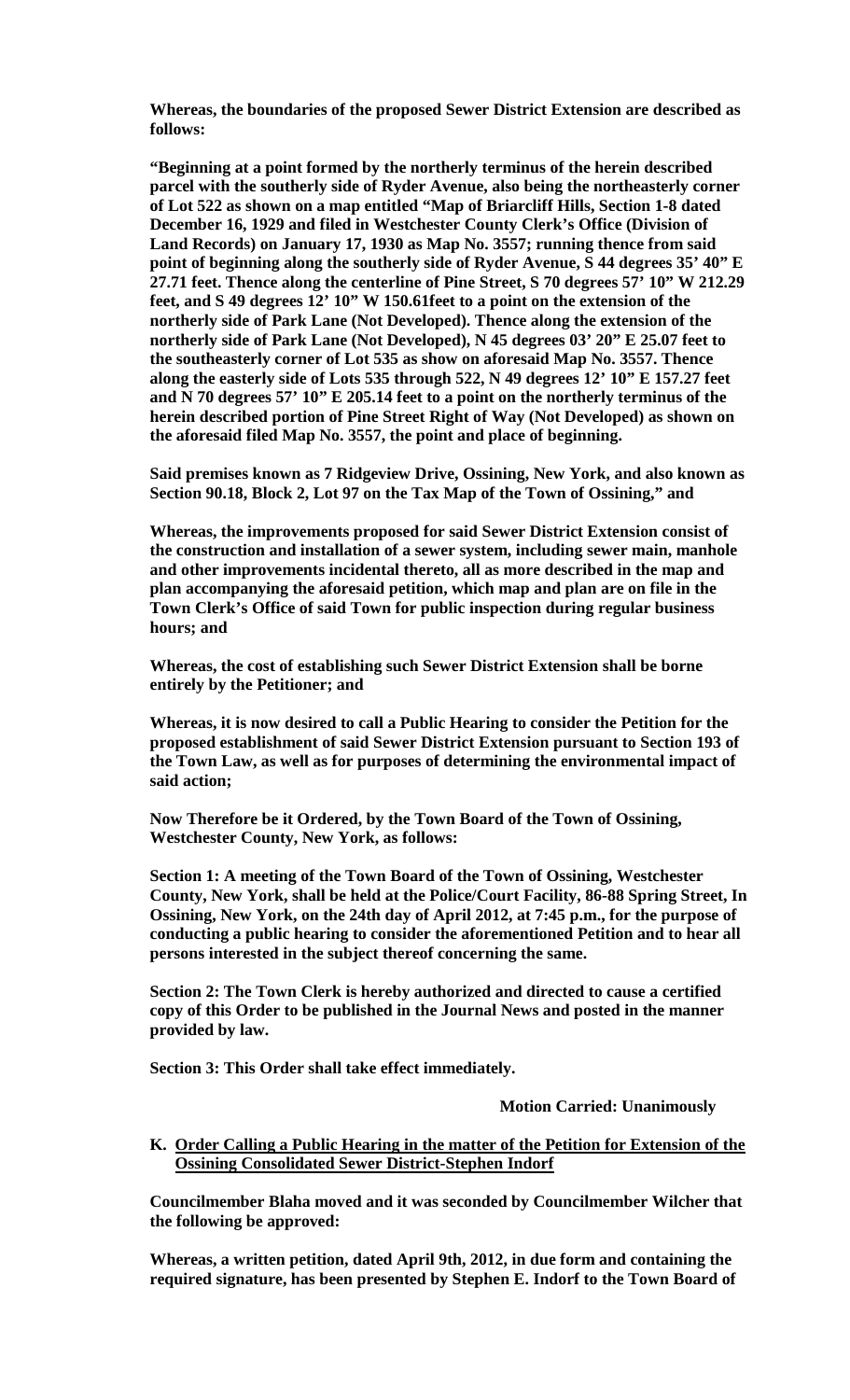**the Town of Ossining, Westchester County, New York, for the extension of the Ossining Consolidated Sewer District in said Town; and** 

**Whereas, the boundaries of the proposed Sewer District Extension are described as follows:** 

**"Beginning at a point formed by the northerly terminus of the herein described parcel with the southerly side of Ryder Avenue, also being the northeasterly corner of Lot 522 as shown on a map entitled "Map of Briarcliff Hills, Section 1-8 dated December 16, 1929 and filed in Westchester County Clerk's Office (Division of Land Records) on January 17, 1930 as Map No. 3557; running thence from said point of beginning along the southerly side of Ryder Avenue, S 44 degrees 35' 40" E 27.71 feet. Thence along the centerline of Pine Street, S 70 degrees 57' 10" W 212.29 feet, and S 49 degrees 12' 10" W 150.61feet to a point on the extension of the northerly side of Park Lane (Not Developed). Thence along the extension of the northerly side of Park Lane (Not Developed), N 45 degrees 03' 20" E 25.07 feet to the southeasterly corner of Lot 535 as show on aforesaid Map No. 3557. Thence along the easterly side of Lots 535 through 522, N 49 degrees 12' 10" E 157.27 feet and N 70 degrees 57' 10" E 205.14 feet to a point on the northerly terminus of the herein described portion of Pine Street Right of Way (Not Developed) as shown on the aforesaid filed Map No. 3557, the point and place of beginning.** 

**Said premises known as 5 Ridgeview Drive, Ossining, New York, and also known as Section 90.18, Block 2, Lot 78 on the Tax Map of the Town of Ossining," and** 

**Whereas, the improvements proposed for said Sewer District Extension consist of the construction and installation of a sewer system, including sewer main, manhole and other improvements incidental thereto, all as more described in the map and plan accompanying the aforesaid petition, which map and plan are on file in the Town Clerk's Office of said Town for public inspection during regular business hours; and**

**Whereas, the cost of establishing such Sewer District Extension shall be borne entirely by the Petitioner; and** 

**Whereas, it is now desired to call a Public Hearing to consider the Petition for the proposed establishment of said Sewer District Extension pursuant to Section 193 of the Town Law, as well as for purposes of determining the environmental impact of said action;** 

**Now Therefore be it Ordered, by the Town Board of the Town of Ossining, Westchester County, New York, as follows:** 

**Section 1: A meeting of the Town Board of the Town of Ossining, Westchester County, New York, shall be held at the Police/Court Facility, 86-88 Spring Street, In Ossining, New York, on the 24th day of April 2012, at 7:50 p.m., for the purpose of conducting a public hearing to consider the aforementioned Petition and to hear all persons interested in the subject thereof concerning the same.** 

**Section 2: The Town Clerk is hereby authorized and directed to cause a certified copy of this Order to be published in the Journal News and posted in the manner provided by law.** 

**Section 3: This Order shall take effect immediately.**

**Motion Carried: Unanimously**

**L. Order Calling a Public Hearing in the matter of the Petition for Extension of the Ossining Consolidated Sewer District – Thomas H. Pearse**

**Councilmember Wilcher moved and it was seconded by Councilmember Tripodi that the following be approved:**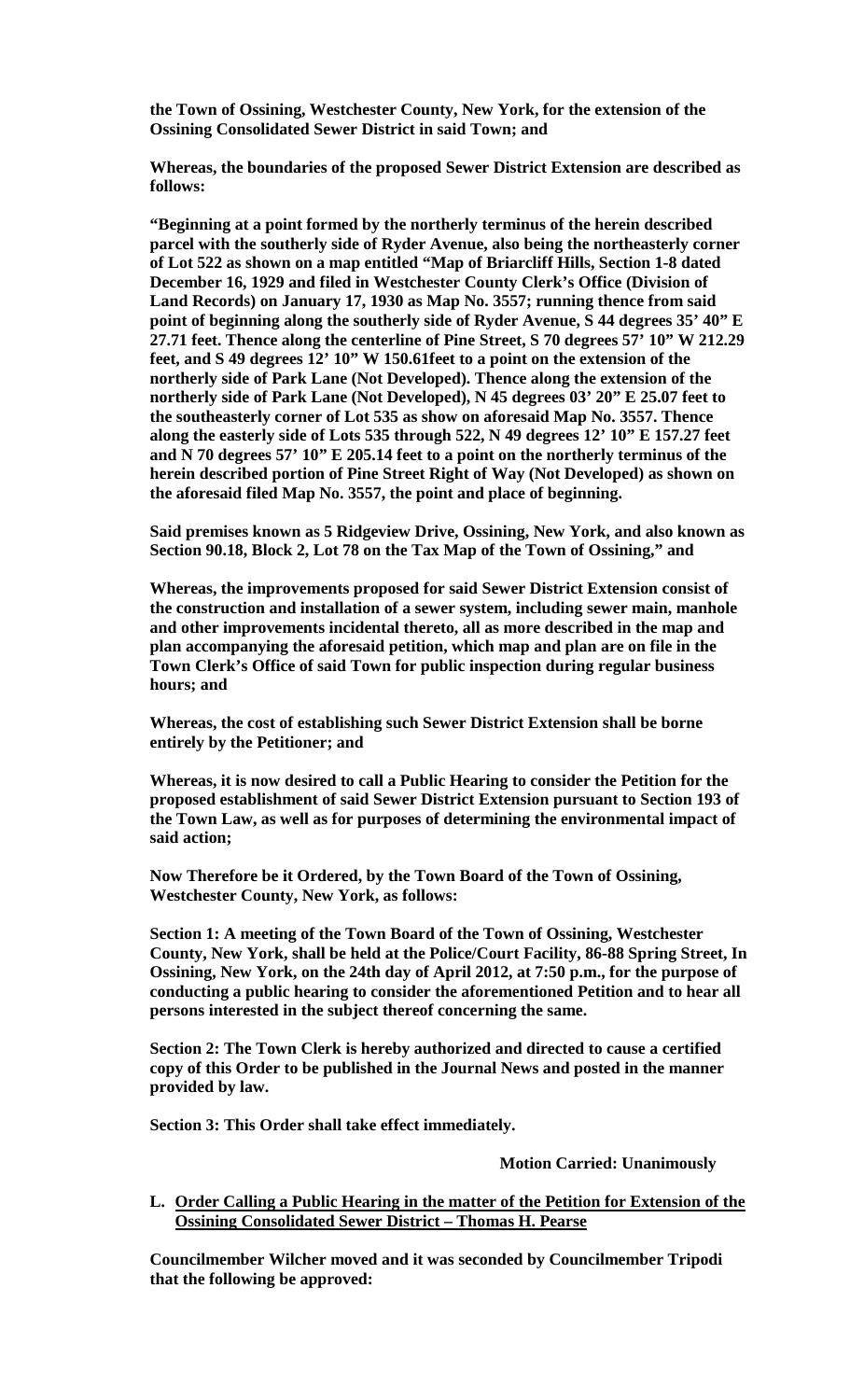**Whereas, a written petition, dated April 7th, 2012, in due form and containing the required signature, has been presented by Thomas H. Pearse to the Town Board of the Town of Ossining, Westchester County, New York, for the extension of the Ossining Consolidated Sewer District in said Town; and** 

**Whereas, the boundaries of the proposed Sewer District Extension are described as follows:** 

**"Beginning at a point formed by the northerly terminus of the herein described parcel with the southerly side of Ryder Avenue, also being the northeasterly corner of Lot 522 as shown on a map entitled "Map of Briarcliff Hills, Section 1-8 dated December 16, 1929 and filed in Westchester County Clerk's Office (Division of Land Records) on January 17, 1930 as Map No. 3557; running thence from said point of beginning along the southerly side of Ryder Avenue, S 44 degrees 35' 40" E 27.71 feet. Thence along the centerline of Pine Street, S 70 degrees 57' 10" W 212.29 feet, and S 49 degrees 12' 10" W 150.61feet to a point on the extension of the northerly side of Park Lane (Not Developed). Thence along the extension of the northerly side of Park Lane (Not Developed), N 45 degrees 03' 20" E 25.07 feet to the southeasterly corner of Lot 535 as show on aforesaid Map No. 3557. Thence along the easterly side of Lots 535 through 522, N 49 degrees 12' 10" E 157.27 feet and N 70 degrees 57' 10" E 205.14 feet to a point on the northerly terminus of the herein described portion of Pine Street Right of Way (Not Developed) as shown on the aforesaid filed Map No. 3557, the point and place of beginning.** 

**Said premises known as 9 Ryder Avenue, Ossining, New York, and also known as Section 90.15, Block 1, Lot 39 on the Tax Map of the Town of Ossining," and** 

**Whereas, the improvements proposed for said Sewer District Extension consist of the construction and installation of a sewer system, including sewer main, manhole and other improvements incidental thereto, all as more described in the map and plan accompanying the aforesaid petition, which map and plan are on file in the Town Clerk's Office of said Town for public inspection during regular business hours; and**

**Whereas, the cost of establishing such Sewer District Extension shall be borne entirely by the Petitioner; and** 

**Whereas, it is now desired to call a Public Hearing to consider the Petition for the proposed establishment of said Sewer District Extension pursuant to Section 193 of the Town Law, as well as for purposes of determining the environmental impact of said action;** 

**Now Therefore be it Ordered, by the Town Board of the Town of Ossining, Westchester County, New York, as follows:** 

**Section 1: A meeting of the Town Board of the Town of Ossining, Westchester County, New York, shall be held at the Police/Court Facility, 86-88 Spring Street, In Ossining, New York, on the 24th day of April 2012, at 7:55 p.m., for the purpose of conducting a public hearing to consider the aforementioned Petition and to hear all persons interested in the subject thereof concerning the same.** 

**Section 2: The Town Clerk is hereby authorized and directed to cause a certified copy of this Order to be published in the Journal News and posted in the manner provided by law.** 

**Section 3: This Order shall take effect immediately.**

**Motion Carried: Unanimously**